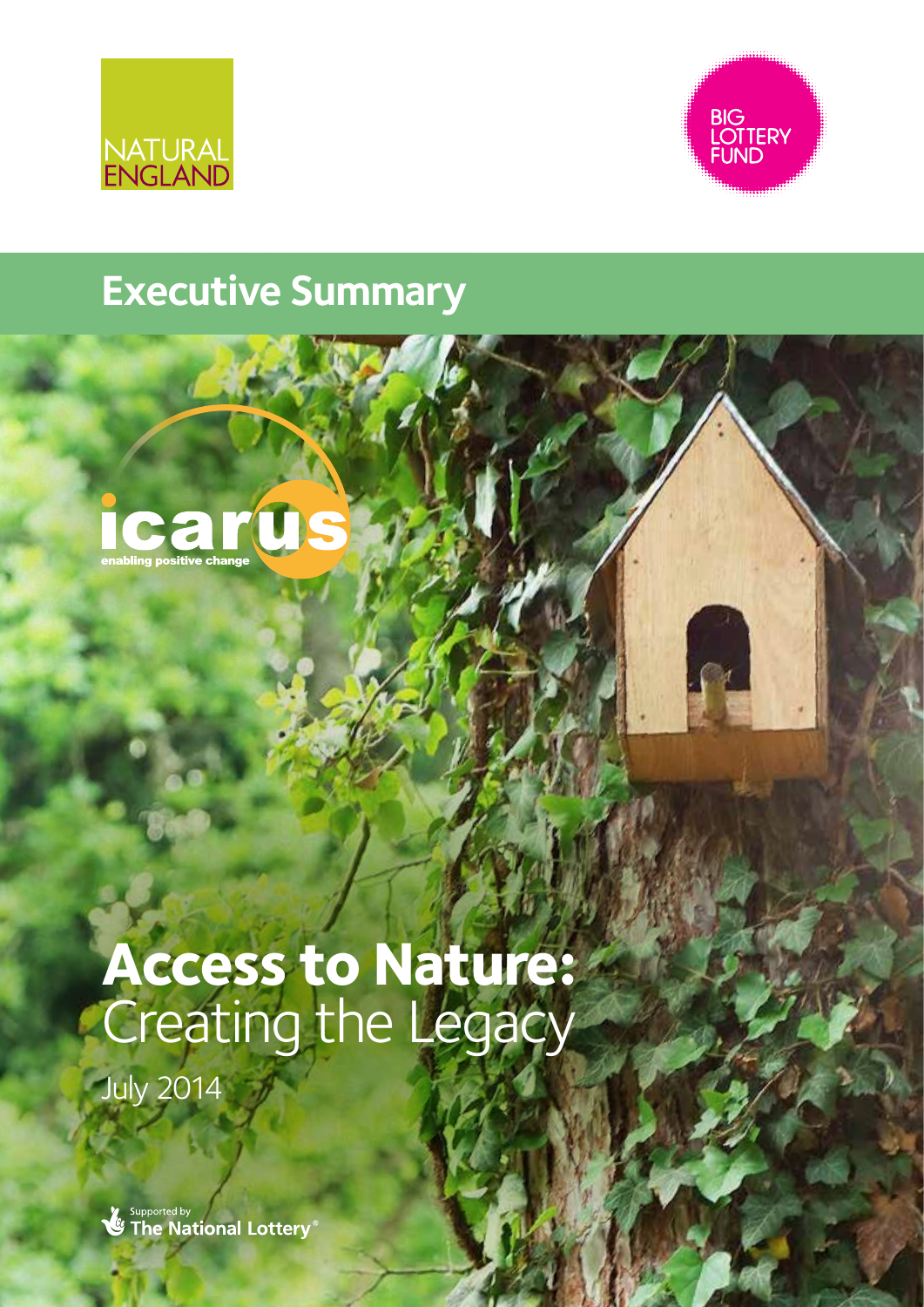# **Executive Summary**

## **Introduction**

This paper provides a summary of the measures taken by projects funded by Access to Nature to ensure a legacy from their work. Access to Nature was funded by the Big Lottery Fund and run by Natural England as a Changing Spaces award partner. £28.75 million was distributed to 115 projects, all of which were aligned with two or more over arching programme level outcomes, including a compulsory requirement to work towards building ownership with local communities.

This focus on ensuring a sustainable future for projects' work was further reinforced when an additional £1.37 million was made available to the Access to Nature programme as part of the Big Lottery Fund's Supporting Change and Impact initiative. The goal was to give existing projects, in the last 18 months of their funding, vital time to review how they worked and how they could become more sustainable.

Projects worked towards creating a legacy in a number of ways. Operating within an increasingly uncertain and volatile funding environment, many organisations employed multiple strategies to build a future for their work after Access to Nature. Their efforts are described in this report and organised under five broad areas of legacy-related activity.

- Creating resources that help people access the natural environment.
- Disseminating project learning.
- Embedding the learning from their Access to Nature project within the host and / or partner organisations.
- Continuing activities funded initially by Access to Nature by securing ongoing funding or resourcing.
- Putting structures in place to further the work initiated by Access to Nature.

## **Creating the legacy**

This paper showcases the many ways in which Access to Nature projects sought to create a legacy. It illustrates how projects have responded to the programme's aspirations to 'build a sense of ownership' of the natural environment (Outcome 5), and capitalised on the opportunities presented by Supporting Change and Impact to ensure the benefits of their work are 'sustained longer term'.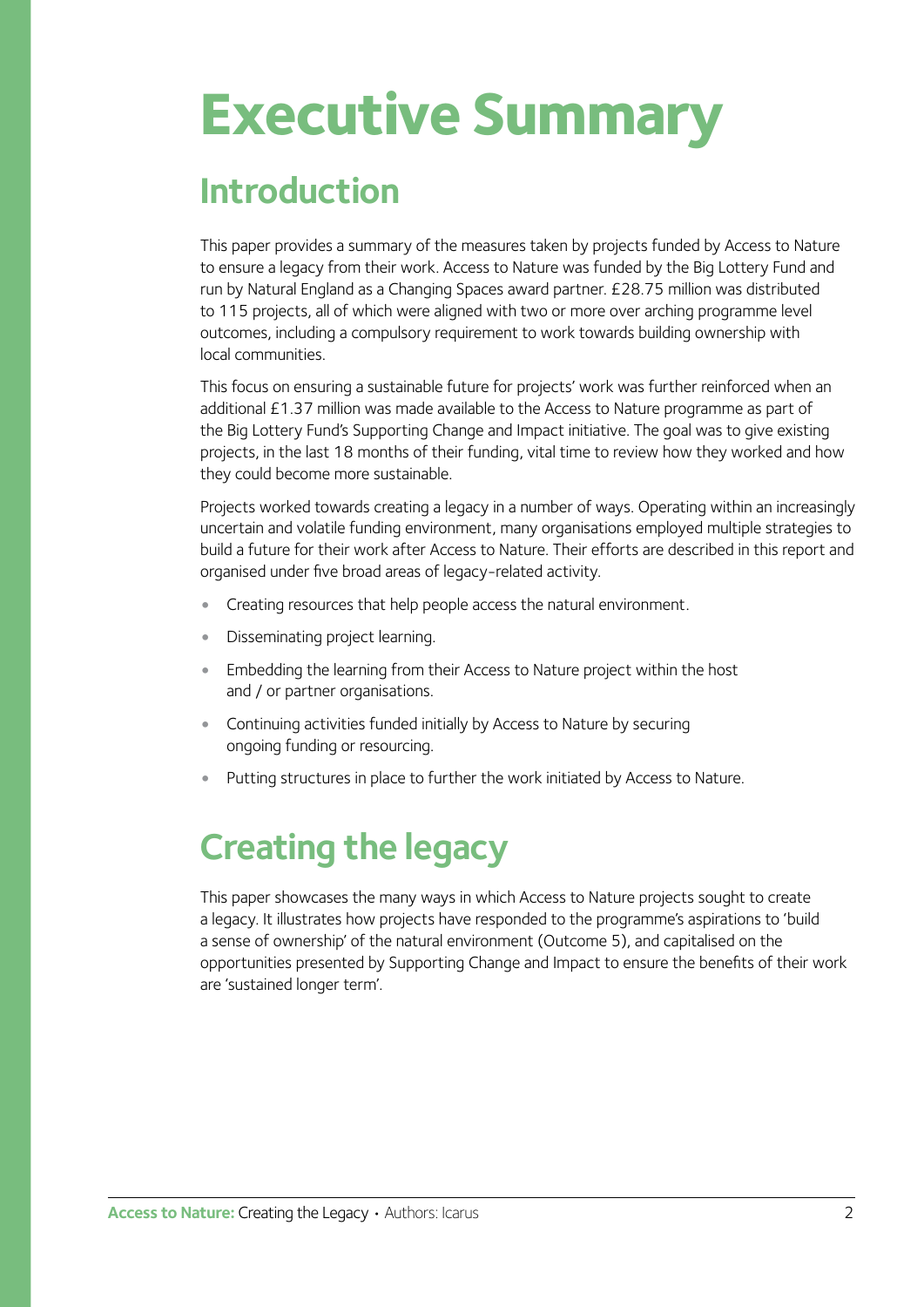### **Creating resources that facilitate access to the natural environment**

Many projects have created resources to guide people to local sites, highlighting the many social, physical, recreational and educational activities that can be enjoyed outdoors. Others focused on building the capacity of teachers, volunteers and group leaders to support others to utilise and benefit from the natural environment. In promoting these resources, organisations have made use of social media and other online platforms to reach a wide audience. Partners have played an important role, sometimes offering to house and disseminate resources for local communities to access.

#### **The dissemination of project learning**

Conferences, training courses, local networks and celebration events have all provided opportunities for projects to share their learning and showcase their achievements. Although it is too early to gauge the impact of this work, there are early indications that their dissemination activities have allowed some projects to secure new commissions and develop new collaborations, which will enable them to continue their work after Access to Nature.

#### **Project learning embedded in the host organisation and / or with partners**

There is evidence from the programme to indicate that many projects have succeeded in their ambition to change the way people are engaged in the natural environment. The principles of community engagement and empowerment that were prominent in Access to Nature are now applied more widely by project hosts and their partners; methods and approaches that were trialed through Access to Nature are recognised as good practice and are being replicated in other settings; a wide range of organisations, from schools and Children's Centres to housing providers and faith groups, now have the skills and confidence to engage others in the natural environment.

#### **Project activities continuing due to ongoing funding / resourcing**

Unsurprisingly, grant funding has played an important role in the continuation of project activities. The list of funders that are now investing in continuation / legacy activities is impressive and an illustration of the broad appeal of activities that engage people in the natural environment. This is not, however, the only mechanism through which continuation funding has been secured: some projects have succeeded in repackaging their offer for target audiences and have been able to charge a fee for participation in specific activities; and others have secured new commissions from strategic partners or found a way of retaining posts so that key staff can take the work forward.